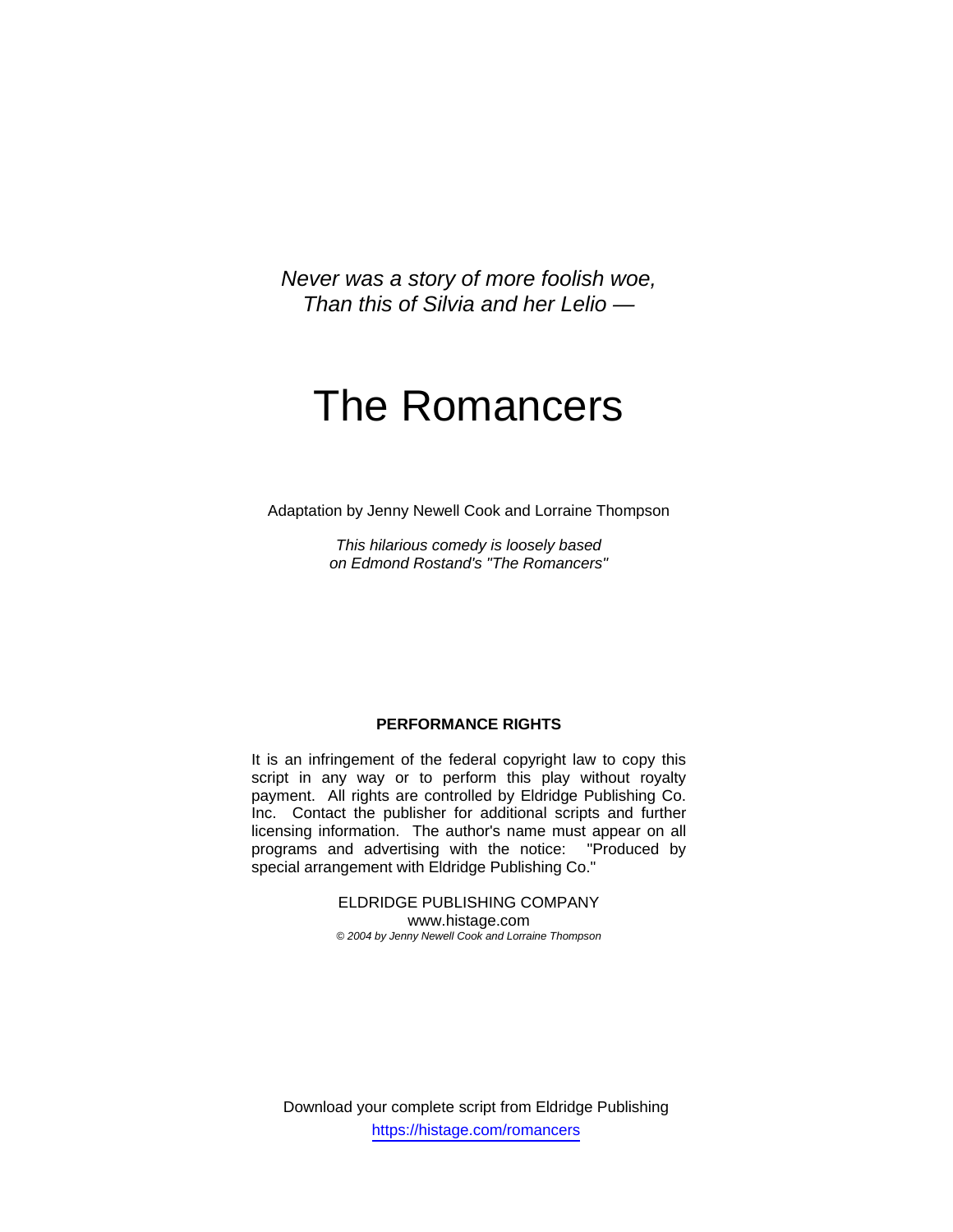### *The Romancers -2-*

# **STORY OF THE PLAY**

 This hilarious comedy is loosely based on the "The Romancers" by Edmond Rostand. It draws from Rostand's main plotline and infuses it with characters, scenarios, and a commedia dell'arte performance style. Dreamy young lovers Lelio and Silvia must keep their love a secret from their fathers, who are fierce rivals. Will a scheme featuring the cunning Arlecchino and a quartet of bumbling bandits save the day?

 Middle and high school actors will revel in this fast-paced, uproarious script complete with screwball antics and a cast of madcap characters including two saucy servants, a lovable miser, and a host of zanies. It is this type of slapstick humor that makes the performance style of commedia dell'arte a perfect match for young actors.

# **ORIGINAL CAST AND CREW**

This play was originally produced by the Athens Academy Middle School in Athens, GA in 2004. The production was directed by Jenny Newell Cook.

| <b>ARLECCHINO:</b> | Montana Perry                          |
|--------------------|----------------------------------------|
| <b>LELIO:</b>      | Jarrard Cole                           |
| <b>SILVIA:</b>     | Sarah Schacher                         |
| <b>SMERALDINA:</b> | Ramey Mize                             |
| ORAZIO:            | Collins Broun                          |
| <b>PANTALONE:</b>  | Ellis Tomporowski                      |
| <b>DOTTORE:</b>    | Chris Aleshire                         |
| <b>ROTALINDA:</b>  | Laura Keith                            |
| <b>FLORINETTA:</b> | <b>Audrey Glasgow</b>                  |
| <b>BANDITS:</b>    | Christine Sherwood, Alex Brown, Alex   |
|                    | Lober, Hugh Schelsinger                |
| <b>ZANIES:</b>     | Zana Brawner, Zoe Brawner, Rona Chen,  |
|                    | Della Cummings, Libby Hansen, Katie    |
|                    | Milner, Lauren Slocombe, Steven Stein, |
|                    | Kristen Turner, Mary Hadley Williams,  |
|                    | Charlie Yarn                           |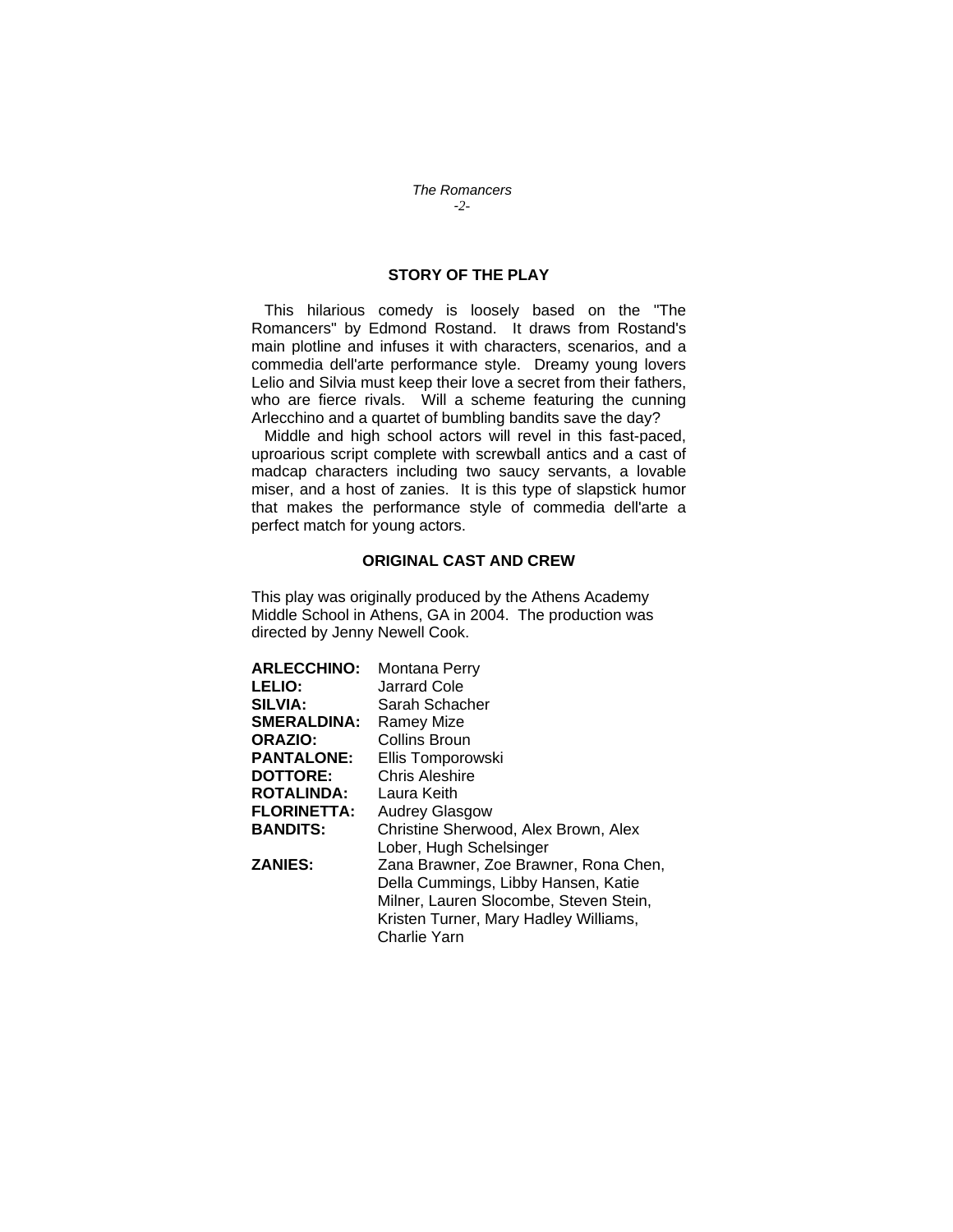*The Romancers -3-*

# **AUTHORS' NOTE**

 Commedia dell'arte (comedy of artists) originated in the streets and marketplaces of the early Italian Renaissance. These Italian street performers used acrobatic skills and physical comedy to help establish commedia as a genre of theatre by the mid-1500s. Commedia is a broad style of performing, which includes the audience as part of the performance. Historically, the performances included as much improvisation as scripted material. The original version of this play was first produced in 1894 at the Comedie Francaise.

#### **CAST OF CHARACTERS**

*(5 m, 4 w, 4 flexible, extras)* 

**ARLECCHINO** (Are-la-keen-o): Loveable, cunning, clever; taking money from others is his main occupation.

**PANTALONE** (Pan-ta-lone-a): A greedy miser; he loves his daughter Silvia almost as much as he loves his money.

**DOTTORE** (Doc-tor-a): A scholarly romantic; father of Lelio.

**LELIO** (Lee-lee-o): The melodramatic lover of Silvia.

**SILVIA:** The dreamy, idealistic young lover of Lelio.

**SMERALDINA:** A saucy maid in the house of Pantalone; she is in love with Orazio.

**ORAZIO:** A servant in the house of Dottore; he is in love with Smeraldina.

**ROTALINDA:** The strict and overly stern mother of Lelio and wife to Dottore.

**FLORINETTA:** The frantic mother of Silvia and wife to Pantalone.

**BANDITS 1, 2, 3, 4:** High-spirited and stupid.

**ZANIES:** Clown-like characters.

**Note:** Zanies are integral to establishing mood. They provide entertaining scene transitions filled with juggling, acrobatics, gags, and mischief. Through individual character development, relationships and scenarios can be created. It is these scenarios that provide entertaining scene transitions.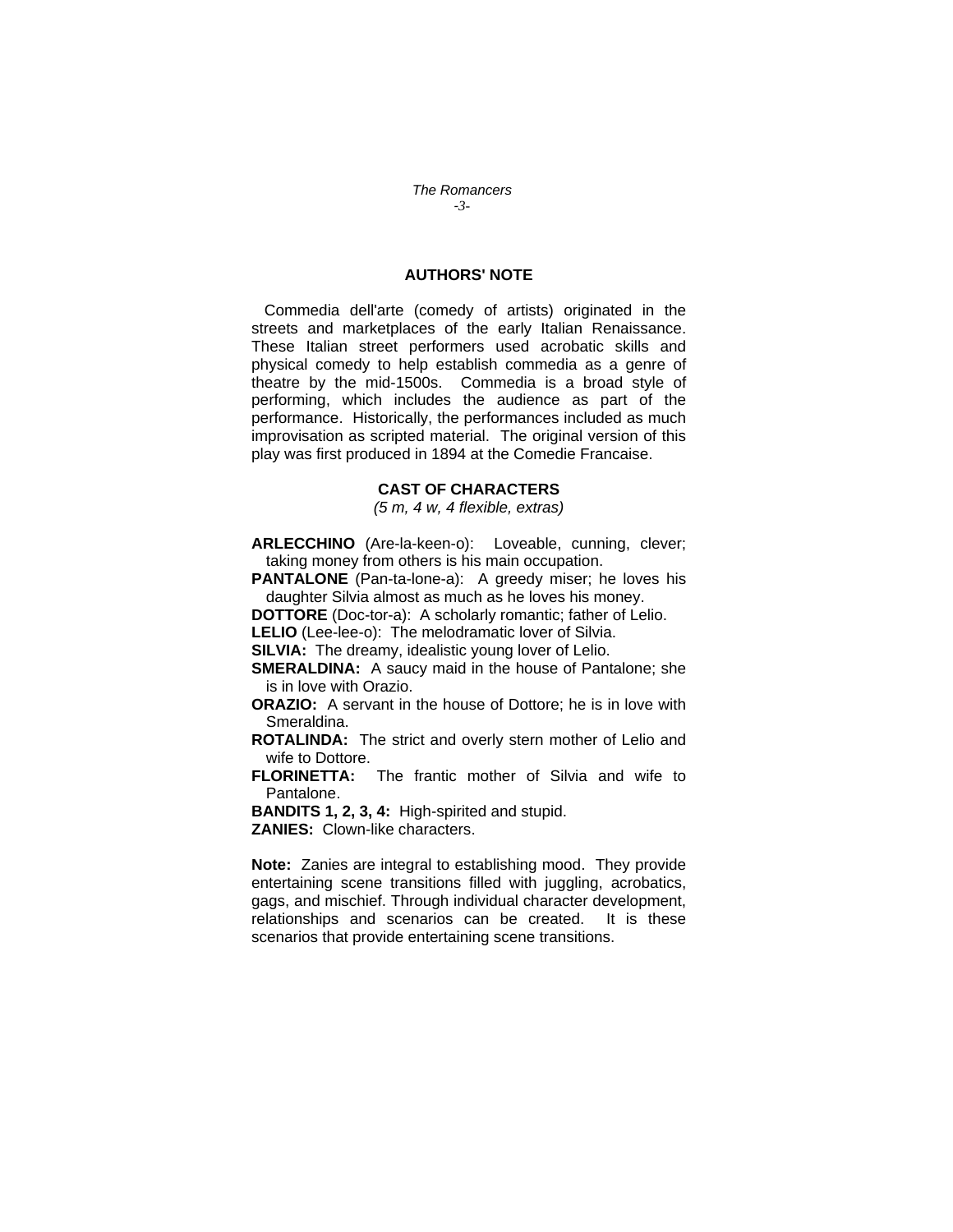*The Romancers -4-*

# **SETTING**

The set for this play can be as simple or elaborate as desired. The original production consisted of six freestanding frames (4' x 8') with rotating interior panels. (Three panels flipped on a horizontal axis and three spun on a vertical axis.) A garden scene can be painted on one side and an Italian street scene on the other side. Two garden benches and a weight-bearing wall (5' x 9' x 2.5' on a small wagon) also was used to create the garden scenes. The "wall" must be climbed over easily and allow for access from the rear as well as the sides.

#### **PROPS**

**Flute** Baskets of bread Crates of spices Carts of fruit Money Money bags Small stack of packages Book of Shakespeare's "Romeo and Juliet" (2) stacks of books Weight-bearing box painted to look like a stack of books. Scarf (4) wine goblets (2) combat swords Oversized sword Small dagger (4) black domino masks

### **SOUND EFFECTS**

Romantic music such as "Romeo and Juliet Overture" by Tchaikovsky. Music to indicate rapid pace such as "William Tell Overture"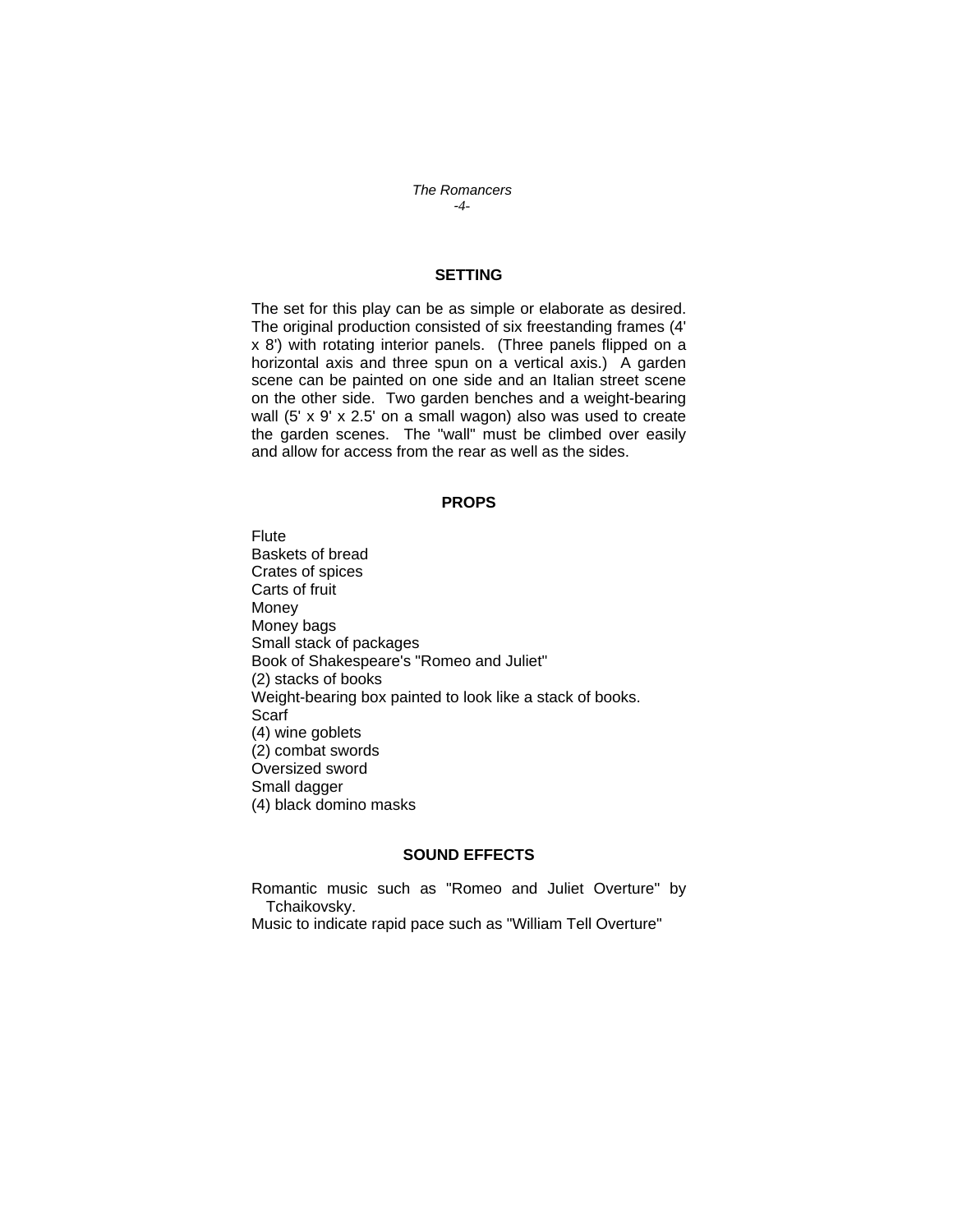*The Romancers -5-*

#### **Scene 1**

*(AT RISE: ARLECCHINO ENTERS from house playing flute and crosses to stand downstage center.)* 

ARLECCHINO: *(Speaks in Italian.)* Bonjourno! Le signore ed i gentiluomini, si mi chiamo Arlecchino, e lei? Capish? AHHH! Inglese! Hello! Ladies and gentlemen, my name is Arlecchino, and you? You are here to see a play! In fair Verona we lay our scene, a marketplace.

*(Claps twice and moves to stand SL. As MUSIC plays, the ZANIES ENTER bringing the marketplace to life. Street VENDORS with their baskets of bread, crates of spices, and carts of fruit fill the stage. BANDITS cross the stage singing "99 Bottles of Wine on the Wall." Once Zany relationships and setting are established, the marketplace dissolves. FLORINETTA, SILVIA, PANTALONE, and SMERALDINA ENTER SL. Pantlone is busy counting his money as Florinetta addresses Silvia. Smeraldina follows behind carrying a small stack of packages.)* 

FLORINETTA: Floating, Silvia. A true lady never appears to be walking. Floating. SILVIA: But, Mama!

*(THEY freeze as ROTALINDA, LELIO, DOTTORE and ORAZIO ENTER SR. Dottore carries a book in front of him, busily reading as Rotalinda addresses Lelio. Orazio follows behind carrying a stack of books.)* 

ROTALINDA: *(Grabs book of poetry away from LELIO.)* Latin, my son, not poetry, paves tomorrow's roads with future success.

LELIO: But, Mama!

*(ROTALINDA, LELIO, DOTTORE and ORAZIO freeze.)*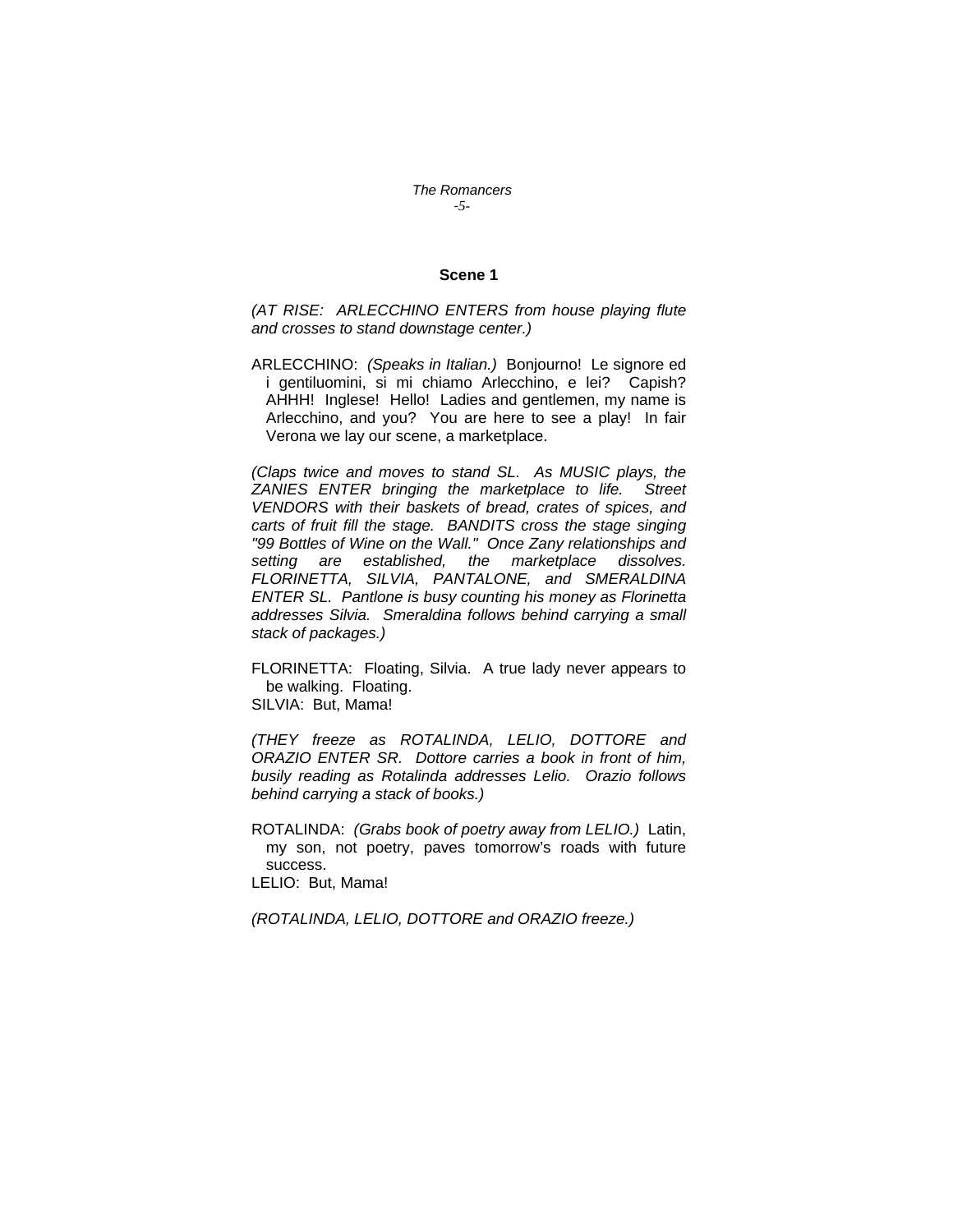#### *The Romancers -6-*

ARLECCHINO: Two households … *(Gestures toward families.)* … both alike in dignity. Ahh! A meeting!

*(ARLECCHINO claps and ROTALINDA and FLORINETTA turn and see each other.)* 

FLORINETTA: You! ROTALINDA: You!

*(Each WIFE crosses DS of her HUSBAND and pushes him to center stage.)*

FLORINETTA: Pantalone!

ROTALINDA: Graziano! *[Gra-zee-ah-no.]* 

DOTT/PANT: *(HUSBANDS look up from what they are doing and see each other.)* What? Ho? Hmmm …

PANTALONE: *(Pretends to spit on the ground in front of HIM.)* Hock-tooey!

DOTTORE: *(Pretends to spit on ground in front of HIM.)* Hock-tooey!

PANT/DOTT: Hock —

*(BOTH begin to spit again; ARLECHINO freezes the action.).* 

ARLECCHINO: They are divided by an argument, an ancient argument, an ancient … *(Pauses and steps over the pretend spit.)* … ancient argument. Did I mention it was an argument that was ancient? *(HE claps and the action resumes.)* 

PANT/DOTT: *(BOTH continue spitting.)* … — tooey

*(PANTALONE and DOTTORE turn and EXIT the way they entered. WIVES cross to center.)*

FLORINETTA: You! ROTALINDA: You!